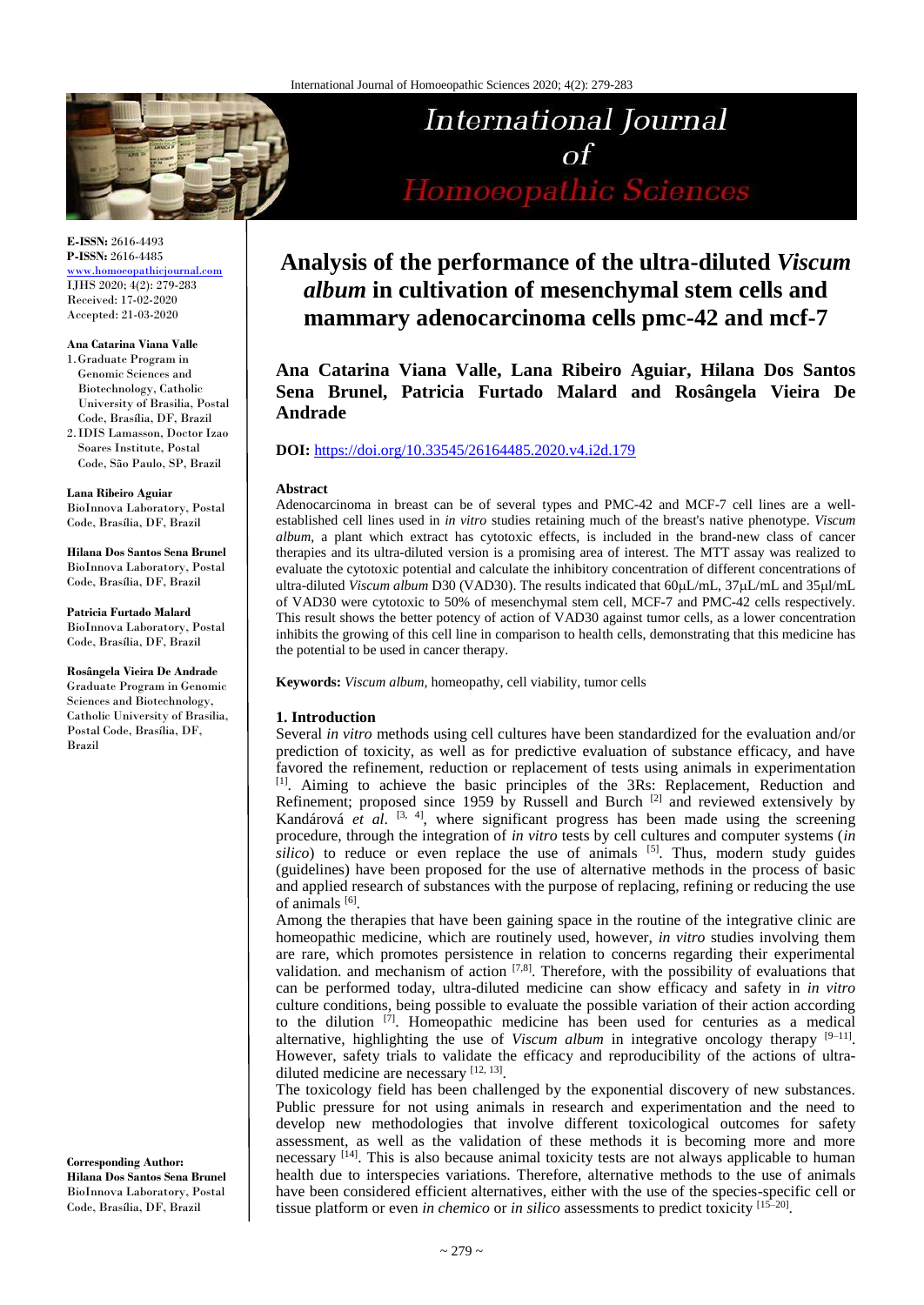*In vitro* product safety assessment studies involve cytotoxicity analysis, in which the main cell models used are primary cell cultures and strains, sometimes immortalized  $[21, 22]$ . Thus, an immense range of cell types can be studied in relation to cytotoxicity, and a cell type with high potential for these assessments is the mesenchymal stem cell (MSC), due to its capacity for selfrenewal and differentiation potential [23].

Previous studies have evaluated bone marrow MSCs as a good model for predicting toxicological class by the neutral red uptake assay when comparing with already validated 3T3 NHKs and murine fibroblasts cells where 12 chemical reference reagents were tested for this validation  $[24]$ . These results are promising, however stem cells derived from bone marrow are difficult to obtain, which made it interesting to evaluate this same potential of mesenchymal stem cells obtained from adipose tissue (MSC)<sup>[23]</sup> as they are a group of easy availability, reproducibility and scalability to predict toxicity in *in vitro* tests  $[25, 26]$ . In this context, Abud and collaborators concluded that MSC represent an interesting cellular model for alternative tests to animal tests with great relevance for the prediction of toxicity that represent an important potential for industrial applications and for regulatory purposes. MSCs can be used to assess the cytotoxicity of chemical compounds, including products that are already established or are still under development [23].

In this study, immortalized adenocarcinoma lineage cells such as PMC-42 and MCF-7 were also evaluated. PMC-42 is a lineage of breast carcinoma established from a pleural effusion of a patient with metastatic breast cancer  $[27]$ . It is remarkably similar to normal breast epithelial tissue, suggesting that, unlike the most common breast cancer cell lines resulting from luminal or myoepithelial / basal cell tumors, PMC42 is a rarer cell line, originating from a stem cell of the breast, maintaining much of the native breast phenotype [28–31].

MCF-7 is a human breast cancer strain with estrogen, progesterone and glucocorticoid receptors. It is derived from the pleural effusion of a 69-year-old Caucasian metastatic breast cancer (adenocarcinoma), isolated more than 40 years ago, by Dr. Soule, of the Michigan Cancer Foundation, Detroit, Michigan in 1970<sup>[32,33]</sup>. MCF-7 cells are useful for *in vitro* breast studies because they maintained several ideal characteristics specific to the mammary epithelium, such as estrogen processing, in the form of estradiol, through estrogen receptors (ER) in the cell cytoplasm [34,35].

Thus, the objective of the present study was to evaluate the performance of the ultra-diluted Viscum D30 (VAD30) in culturing mesenchymal stem cells derived from human adipose tissue and to compare it with the performance of this medication in culturing PMC-42 breast adenocarcinoma cells and MCF-7.

#### **2. Material and Methods 2.1 Obtaining and cultivating cells**

The mesenchymal stem cells derived from human adipose tissue (MSC) were provided by the BioCell (Cell Therapy Laboratory) and the breast cancer tumor lines PMC-42 and MCF-7 (ATCC® HTB-22 ™) by the Biotechnology and Genomic Sciences laboratory from the Catholic University of Brasilia (purchased by the ATCC and grown according to the protocol). MSCs were grown in Dubellco's Modified Eagle medium (DMEM) and tumor lines in Roswell Park Memorial Institute (RPMI) 1640 medium, both from the

Sigma-Aldrich® brand according to the manufacturers' recommendations.

#### **2.2 Experimental groups**

To evaluate the cytotoxicity of the ultra-diluted drug VAD30, CTM, PMC-42 and MCF-7 cells were cultured *in vitro* for 48 hours in the following experimental groups: Control (cells with the respective culture medium) and VAD30 in different concentrations (10, 12.1, 14.7, 17.8, 21.5, 26.1, 31.6, 38.3, 46.4, 56.2, 68.1, 82.5 and 100 µL per mL of culture medium). VAD30 ampoules (1.1mL) were obtained from the company Injectcenter® (Ribeirão Preto, Brazil), which produced the drug according to the German and French pharmacopoeias.

### **2.3 Cell viability assay (MTT and IC50)**

The cytotoxicity of the drug was determined in the respective cell lines by means of a colorimetric assay that measures the reduction of {[3- (4,5-dimethylthiazol-2yl) - 2,5-diphenyl tetrazolium]} (MTT) by mitochondrial activity. For this cell viability assay, cells were initially cultured in triplicate in 96-well plates containing  $1 \times 10^4$ cells/mL of the respective culture medium under an incubator at 37.5 °C, 5%  $CO<sub>2</sub>$  for 24 hours for stabilization and cell adhesion. After this period, the *in vitro* culture medium was replaced and the evaluation factor containing the VAD30 in different concentrations (10 to 100  $\mu$ L/mL) was added to each group and the cells were cultured for another 48 hours. After this period, the culture medium was removed and 100 μL of the solution containing 3- (4,5 dimethylthiazol-2-yl) -2,5-diphenyl tetrazolium bromide (Catalog: Sigma N. M2128) at 0.5mg/mL was added to each well and incubated for 4 hours at  $37.5$  °C and  $5\%$  CO<sub>2</sub> protected from light. Then, the supernatant was removed and 100µL of DMSO was added to each well, homogenized and evaluated in a microplate spectrophotometer for capturing absorbance in the 570nm spectrum (Molecular Devices, Sunnyvale, CA, USA) to identify viable cell density. Finally, after obtaining the data, the inhibitory concentration for 50% of the cells  $(IC_{50})$  of each cell type was calculated, that is, the response concentration by which cell viability is reduced to 50%.

# **2.4 Statistical analysis**

The analysis of the results of the MTT tests were performed in the Graph Prism 7.04 program by the Tukey test for multiple comparisons. Where (\*): P value  $\leq 0.05$ ; (\*\*): P value  $\leq 0.01$ ; (\*\*\*): P value  $\leq 0.001$ ; and (\*\*\*\*): P value  $\leq$ 0.0001.

#### **3. Results and Discusion**

Firstly, the impact of VAD30 concentrations on the viability of MSC cells was analyzed after 48 hours of *in vitro* culture (Figure 1), MSC were subjected to *in vitro* culture medium with the addition of VAD30 in the different concentrations tested  $(10\mu L/mL-100 \mu L/mL)$  and for the control group were grown without the addition of VAD30. The mean absorbance variation measured were significant in relation to the control sample that had no contact with the homeopathic, mainly from the tested concentration of 26.1  $\mu$ L/mL where a p Value  $\leq 0.0001$  is observed. The results (Table 1) demonstrated a maintenance of the quantity of cells after *in vitro* culture for 48 hours at the lowest concentrations tested, with a decrease in the observed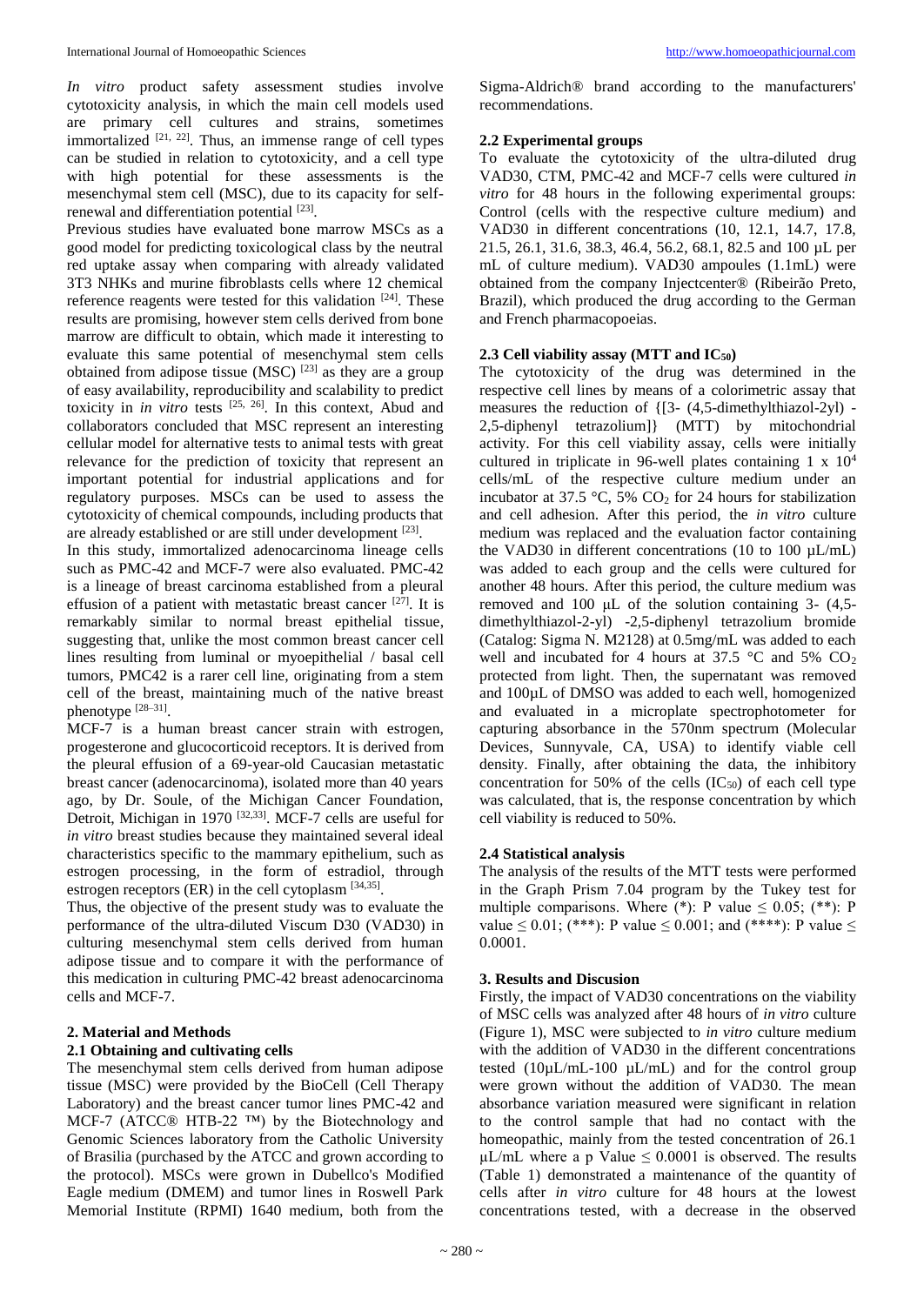maintenance (less than 75%) from the concentration of 46.4  $\mu$ L/mL (p Value of 0.0001).



**Fig 1:** Absorbance measured in the cell viability assay of MSCs with ultra-diluted VAD30 at the different concentrations investigated (10 to 100  $\mu$ L/ mL) after 48 h of culture

For the tumor cells PMC-42 (Figure 2) and MCF-7 (Figure 3) it can be seen that, the action of VAD30 was more effective considering that it was possible to observe that a greater efficiency of cell death occurred with the tumor cells. Separately, the PMC-42 cells showed a large variation in absorbance when comparing the samples with the homeopathic compared to the control sample, with significant action being observed at low concentrations.

The results demonstrated a reduction in the cell quantity after *in vitro* culture for 48 hours at the lowest concentrations tested, with a more significant decrease observed from the concentration of 21.5 µL/mL.



**Fig 2:** Percentage of cell viability after 72 hours of cultivation of PMC-42 cells with VAD30 at different concentrations.

As with the PMC-42 cells, the MCF-7 cells (Figure 3), also showed a large variation in absorbance when compared to the control sample. The results demonstrated a reduction in

the cell quantity after *in vitro* culture for 48 hours at the lowest concentrations tested, with a more significant decrease observed from the concentration of 21.5 µL/mL.



**Fig 3:** Percentage of cell viability after 72 hours of cultivation of MCF-7 cells with VAD30 at different concentrations.

The cell viability values obtained in each assay by the MTT test and the cytotoxicity value by concentration-response (IC50) are described in Table 1.

It can be observed that VAD30 has a cytotoxic action for the tumor cells of PMC-42 and MCF-7 with  $IC_{50}$  of 35.81 and 37.5 respectively, as well as a cytotoxic action can be observed with the MSC cells, with less intensity than that observed in tumor cells  $(IC_{50}: 79.77)$ . Corroborating what the results obtained by evaluating the absorbance index.

| <b>Table 1:</b> Cell viability at test concentrations. Descriptive data with |
|------------------------------------------------------------------------------|
| the values obtained from cell viability by MTT and the value of              |
| cytotoxicity by concentration-response $(IC_{50})$ for each cell type        |
| with VAD30 and control test.                                                 |

| <b>Concentration of</b> | % viability | % viability   | % viability |
|-------------------------|-------------|---------------|-------------|
| $VA30$ ( $\mu L/mL$ )   | <b>MSC</b>  | <b>PMC-42</b> | $MCF-7$     |
|                         | 100         | 100           | 100         |
| 10                      | 85,86       | 64,69         | 68,15       |
| 12,1                    | 89,06       | 61,09         | 69,66       |
| 14,7                    | 78,33       | 60,21         | 56,76       |
| 17,8                    | 85,15       | 57,65         | 50,03       |
| 21,5                    | 87,85       | 51,80         | 58,54       |
| 26,1                    | 80,32       | 46,12         | 47,63       |
| 31,6                    | 79,54       | 44,44         | 38,71       |
| 38,3                    | 79,40       | 39,47         | 35,21       |
| 46,4                    | 73,79       | 42,27         | 41,46       |
| 56,2                    | 65,62       | 32,35         | 33,01       |
| 68,1                    | 49,78       | 32,43         | 47,77       |
| 82,5                    | 43,53       | 28,42         | 30,54       |
| 100                     | 41,12       | 25,78         | 22,37       |
| $IC_{50}$               | 79,77       | 35,81         | 37,5        |

As shown in Figure 1-3 and Table 1, it is highlighted that the use of VAD30 regardless of the concentration used, the presence of the ultra-diluted *Viscum album* in the *in vitro* culture medium has deleterious effects on cell viability, in smaller proportions when using low concentrations. This data corroborates the result described in the meta-analysis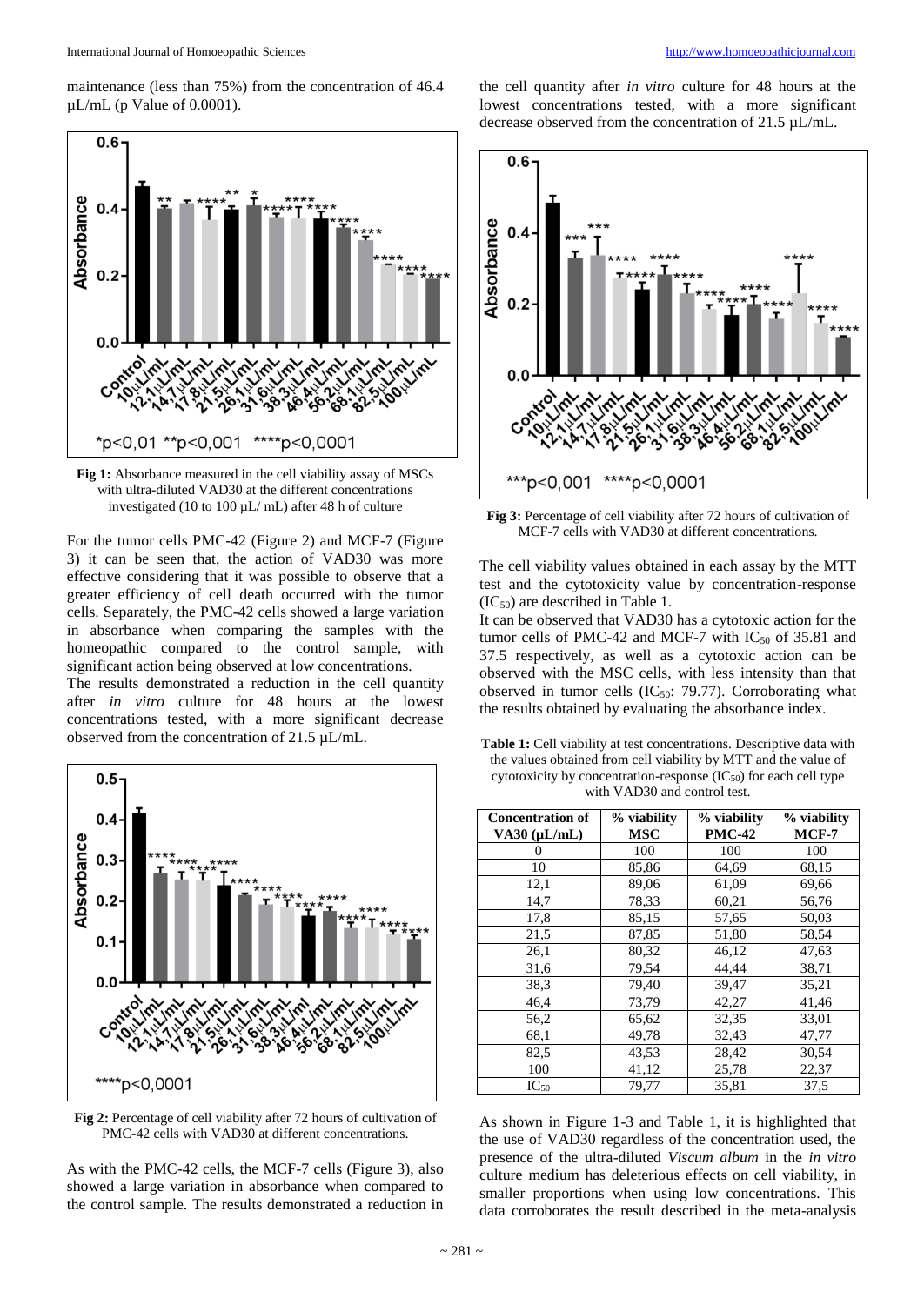carried out by Bonamin et. al. (2017) why they showed that the *Viscum album* has a cytotoxic action against cancer cells, creating a suitable environment for a new understanding of science  $[9,10]$ , this result being obtained with VAD30 already considered a safety test of the ultradiluted medicine, as indicated by Cesar [12]. However, other safety tests and clinical tests are still needed to assess the side effects that involve the action of this ultra-diluted medicine [36].

This type of tests is important to evaluate the pattern of actions of determinate medicine, bearing in mind that some extracts present a pattern that is not dependent on concentration, like in the case of *Ruta graveolens* extract, where the same antitumor activity was found, but when the higher concentration was used, the cytotoxic activity was found to be reduced than that of the lower concentration [37]. The methodology used in this work complies with the new rules for reducing the use of animals in research and experimentation  $[14]$ , being already used for a previous screening of the evaluation of safety and cytotoxicity, as well as the validation of these methods. The fact that it is carried out in human cell culture is a great advance, since animal toxicity tests are not always applicable to human health due to interspecies variations [15-18].

### **4. Conclusion**

In this work it was demonstrated that VAD30 in different concentrations has cytotoxic action in healthy cells (MSC) only in high concentrations. Its greatest cytotoxicity was observed in tumor cells, with low concentrations in breast cancer cells (PMC-42 and MCF-7), making part of these cells unfeasible *in vitro*. This is a promising and relevant result because it shows the inhibitory potential of VAD30 in breast cancer cells. In addition, this result is relevant because it opens up new avenues to be explored also *in vivo*. The use of this medication in homeopathic form brings new possibilities for the treatment of breast cancer with no or less adverse effects present, which would be extremely important for the quality of life of patients.

# **5. Acknowledgements**

The authors thank João Henrique Viana for the support with statistical analysis. The authors thank company Injectcenter® for supplying the ampoules of *Viscum album* D<sub>30</sub>.

#### **6. References**

- 1. Andersen ME, Krewski D. Toxicity testing in the 21st century: Bringing the vision to life. Toxicol Sci 2009; 107:324–30. https://doi.org/10.1093/toxsci/kfn255.
- 2. Russell WMS, Burch R. The Principles of Humane Experimental Technique. Methuen & CO LTD, 1959.
- 3. Kirk RGW. Recovering the Principles of Humane Experimental Technique: The 3Rs and the Human Essence of Animal Research. Sci Technol Hum Values. 2018; 43:622–48.

https://doi.org/10.1177/0162243917726579.

- 4. Kandárová H, Letaáiová S. Alternative methods in toxicology: Pre-validated and validated methods. Interdiscip Toxicol 2011; 4:107–13. https://doi.org/10.2478/v10102-011-0018-6.
- 5. Ahuja V, Sharma S. Drug safety testing paradigm, current progress and future challenges: an overview. J Appl Toxicol. 2014; 34:576-94.

https://doi.org/10.1002/jat.2935.

- 6. Chew EY. The value of randomized clinical trials in ophthalmology. Am J Ophthalmol. 2011; 151:575–8. https://doi.org/10.1016/j.ajo.2010.12.006.
- 7. Samadder A, Das S, Das J, Paul A, Boujedaini N, Khuda-Bukhsh AR. The potentized homeopathic drug, Lycopodium clavatum (5C and 15C) has anti-cancer effect on HeLa cells *in vitro*. JAMS J Acupunct Meridian Stud 2013; 6:180–7. https://doi.org/10.1016/j.jams.2013.04.004.
- Matthes H, Thronicke A, Hofheinz R-D, Baars E, Martin D, Huber R *et al*. Statement to an Insufficient Systematic Review on Viscum album L. Therapy. Evid Based Complement Alternat Med. 2020; 2020:7091039. https://doi.org/10.1155/2020/7091039.
- 9. Bonamin LV, Lagache A, Bastide M. Research on Ultra-dilutions and the Theory of Corporeal Signifiers: The Follow Up. Signals and Images, Springer Netherlands, 2008, 3–25. https://doi.org/10.1007/978-1- 4020-8535-2\_1.
- 10. Bonamin LV, De Carvalho AC, Waisse S. *Viscum album* (L.) in experimental animal tumors: A metaanalysis. Exp Ther Med 2017; 13:2723–40. https://doi.org/10.3892/etm.2017.4372.
- 11. Downer SM, Cody MM, McCluskey P, Wilson PD, Arnott SJ, Lister TA *et al*. Pursuit and practice ofcomplementary therapies by cancer patients receiving conventional treatment. BMJ. 1994; 309:86–9.
- 12. Cesar B, Abud APR, de Oliveira CC, Cardoso F, Gremski W, Gabardo J *et al*. Activation of mononuclear bone marrow cells treated *in vitro* with a complex homeopathic medication. Micron. 2008; 39:461-70. https://doi.org/10.1016/j.micron.2007.02.005.
- 13. Steinborn C, Klemd AM, Sanchez-Campillo AS, Rieger S, Scheffen M, Sauer B *et al*. Viscum album neutralizes tumor-induced immunosuppression in a human *in vitro* cell model. PLoS One. 2017; 12:e0181553. https://doi.org/10.1371/journal.pone.0181553.
- 14. Jennings P. The future of *in vitro* toxicology. Toxicol Vitr. 2015; 29:1217-21. https://doi.org/10.1016/j.tiv.2014.08.011.
- 15. Liebsch M, Grune B, Seiler A, Butzke D, Oelgeschläger M, Pirow R *et al*. Alternatives to animal testing: Current status and future perspectives. Arch Toxicol. 2011; 85:841-58. https://doi.org/10.1007/s00204-011-0718-x.
- 16. Eskes C, van Vliet E, Maibach HI. Alternatives for dermal toxicity testing. Springer International Publishing. 2017. https://doi.org/10.1007/978-3-319- 50353-0.
- 17. Piersma AH. General rights Workshop on acceleration of the validation and regulatory acceptance of alternative methods and implementation of testing strategies, 2018. https://doi.org/10.1016/j.tiv.2018.02.018.
- 18. Pamies D, Bal-Price A, Simeonov A, Tagle D, Allen D, Gerhold D *et al*. Good cell culture practice for stem cells & stem-cell-derived models. ALTEX, vol. 34, Elsevier GmbH; 2017, 95–132. https://doi.org/10.14573/altex.1607121.
- 19. Pamies D, Hartung T. 21st century cell culture for 21st century toxicology. Chem Res Toxicol. 2017; 30:43– 52. https://doi.org/10.1021/acs.chemrestox.6b00269.
- 20. Rodriguez B. The 18th FRAME Annual Lecture, 2019: